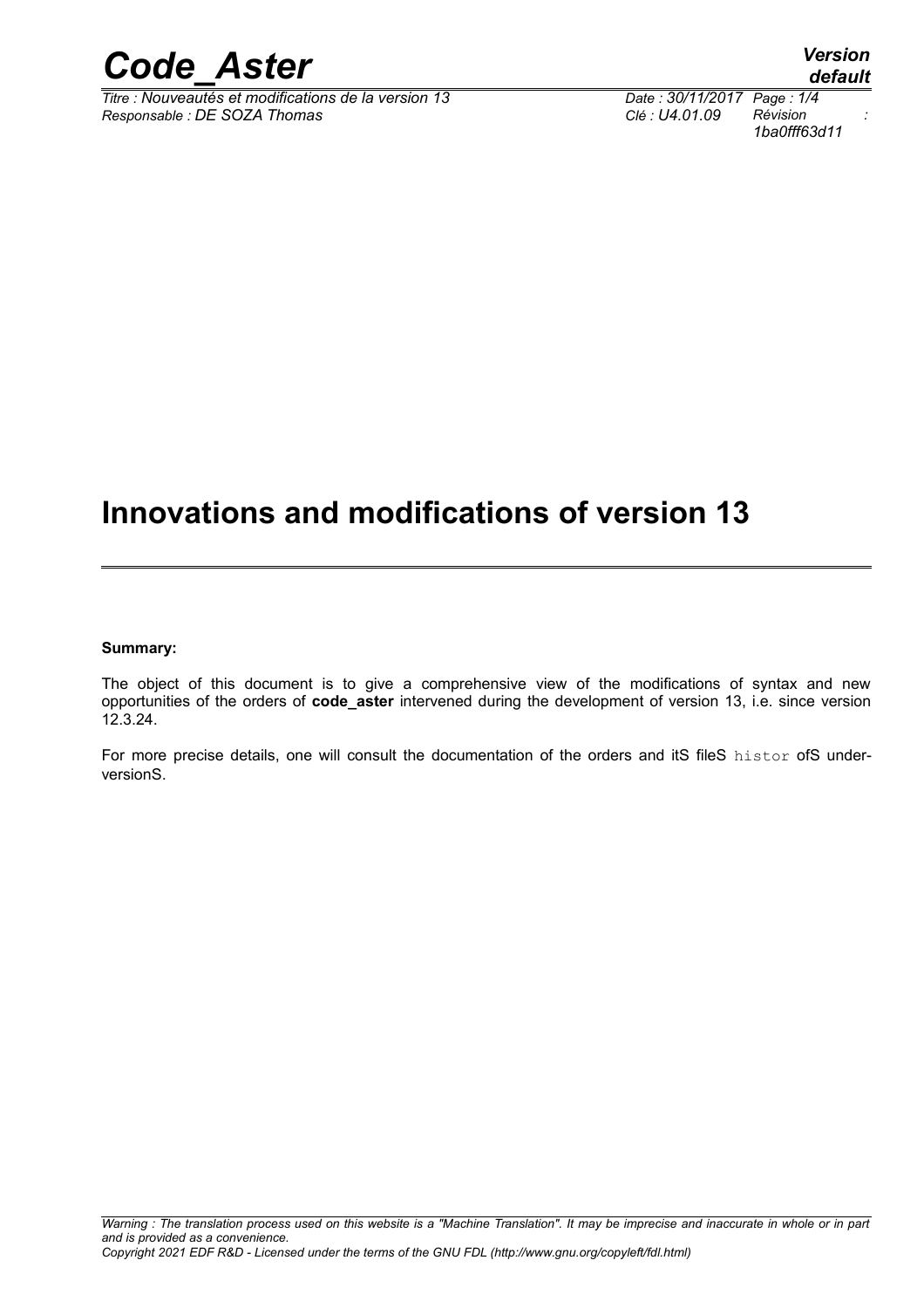# *Code\_Aster Version*

*Titre : Nouveautés et modifications de la version 13 Date : 30/11/2017 Page : 2/4 Responsable : DE SOZA Thomas Clé : U4.01.09 Révision :*

*1ba0fff63d11*

## **1 Linear and non-linear dynamics**

### **1.1 Operator DYNA\_VIBRA**

The recasting of the operator DYNA\_VIBRA place gave to the following evolutions:

- Reprogramming of the diagram of integration DEVOGE and generalization with all calculations.
- Availability of the diagram of integration ITMI for any transitory calculation and not only YEWS.
- Introduction of a new method for the treatment of the shocks while taking as a starting point the characteristics by the YEWS, with the keyword TRAITEMENT\_NONL 'CLARIFIES'/'IMPLICIT'.
- Evolution of filing to allow the user to force the calculation and the filing of the moments of interest.
- Treatment of the localised non-linear efforts (options TRAN/GENE ).
- Introduction of one-way friction for the law DIS CHOC via the keyword UNIDIRECTIONNEL=/'YES'/'NOT'.

### **1.2 Coupling MISS3D**

- Improvement of CALC\_MISS/DEFI\_SOL\_MISS with the more pushed automation of the generation of data MISS3D
- Improvements of DEFI\_SOL\_EQUI of which it introduction of a loading ONDE\_PLANE several types with or without boundary conditions of periodicity
- Modification of CALC\_MISS/IMPEDANCE\_TEMPORELLE for the exit of a binary file

### **1.3 Tools**

#### **Dynamic analysis on modal basis:**

• Checking of the physical direction of the damping calculated by the macro-order CALC\_AMOR\_MODAL

#### **Postprocessings of the signals:**

- Calculation of functions of coherences starting from temporal signals via CALC\_FONCTION/COHERENCE
- Interpolation of accélérogrammes via CALC\_FONCTION/INTERPOL\_FFT
- Introduction of the macro-order CALC\_SPECTRE\_IPM for the modeling of the interaction floormaterial
- Introduction of the macro-order LISS SPECTRE to automate smoothings of spectra.

### **2 Thermo-hydro-mechanics**

### **2.1 Modelings**

#### **Modeling membranes, plates and hulls:**

- Introduction of a modeling of membrane in great transformations
- Improvement of the element DKT with the taking into account of the third rotation in the elements of plates
- Refactoring of the elements SHB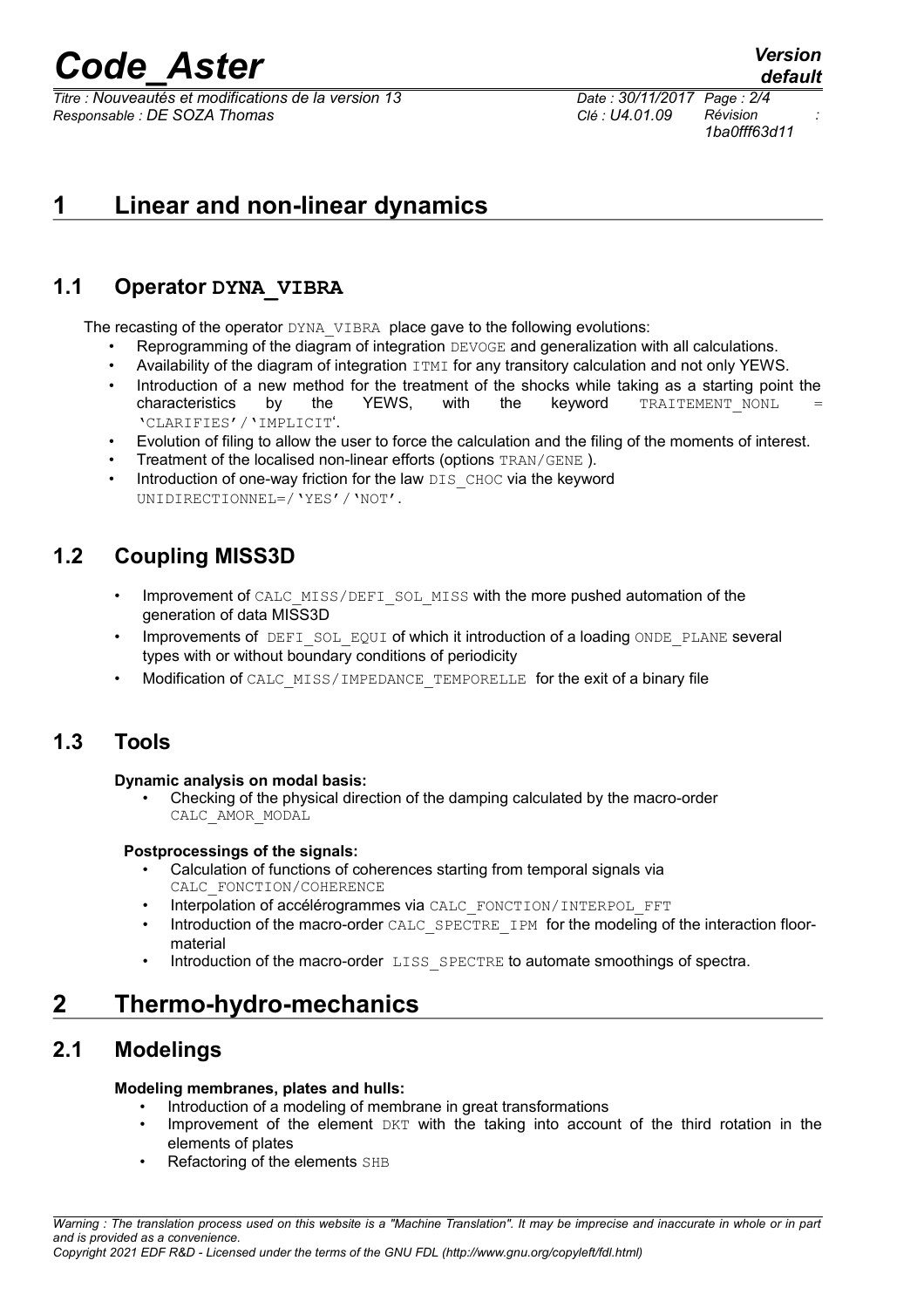# *Code\_Aster Version*

*Titre : Nouveautés et modifications de la version 13 Date : 30/11/2017 Page : 3/4 Responsable : DE SOZA Thomas Clé : U4.01.09 Révision :*

*1ba0fff63d11*

### **2.2 Loadings**

#### **Improvements:**

- Taking into account of great displacements in the solid connections AFFE CHAR MECA/LIAISON SOLIDE
- Taking into account of the wave reflected in the loading plane wave AFFE\_CHAR\_MECA\_F/ONDE\_PLANE/DIST\_REFLECHI

### **2.3 Laws of behavior**

- Improvement of the law ENDO FISS EXP with the modeling of refermetures of cracks.
- Introduction law of Iwan for modeling of the cyclic behavior of the grounds
- Introduction of a model of Rankine for the modeling of the behavior of the joinrs.
- Introduction of the law LKR (improvement of LETK by modifications of the functions of work hardening and introduction of thermics) for thermo-élasto modeling (- visco) - plastic applicable to the rocks and the ground (dilating materials).
- Modification of the law of behavior GRAN IRRA LOG for modelings of the guide tubes.

### **2.4 Postprocessings**

#### **Postprocessings trades:**

- Introduction of the macro-order POST\_LIQUEFACTION for the postprocessing of Critère of detection of liquefaction of the ground.
- Evolutions of the operator POST\_RCCM.

#### **Visualizations** :

- Addition of features for the visualization of the efforts généraliséS of the elements of structures in the form of diagrams on grid.
- Addition of features for the visualization of the parameters of ELAS FO.

### **3 Breaking process**

#### **Elements X-FEM:**

- Optimization of cutting under elements in the quadratic case for elements X-FEM.
- Introduction of the multipliers of Lagrange forS modelS hydro-mechanical X-FEM.

### **4 Digital methods**

### **4.1 Reduction of model (ROMANIAN)**

- Introduction of the ROMANIAN ( *Reduced Order Model* )
- Introduction of the operator of postprocessing for the ROMANIAN: REST\_REDUIT\_COMPLET
- Application of the reduction of model into vibroacoustic

### **4.2 Contact**

#### **New method of contact:**

• Introduction of the method LAKE and improvement of pairing segment-segment;

*Warning : The translation process used on this website is a "Machine Translation". It may be imprecise and inaccurate in whole or in part and is provided as a convenience.*

*Copyright 2021 EDF R&D - Licensed under the terms of the GNU FDL (http://www.gnu.org/copyleft/fdl.html)*